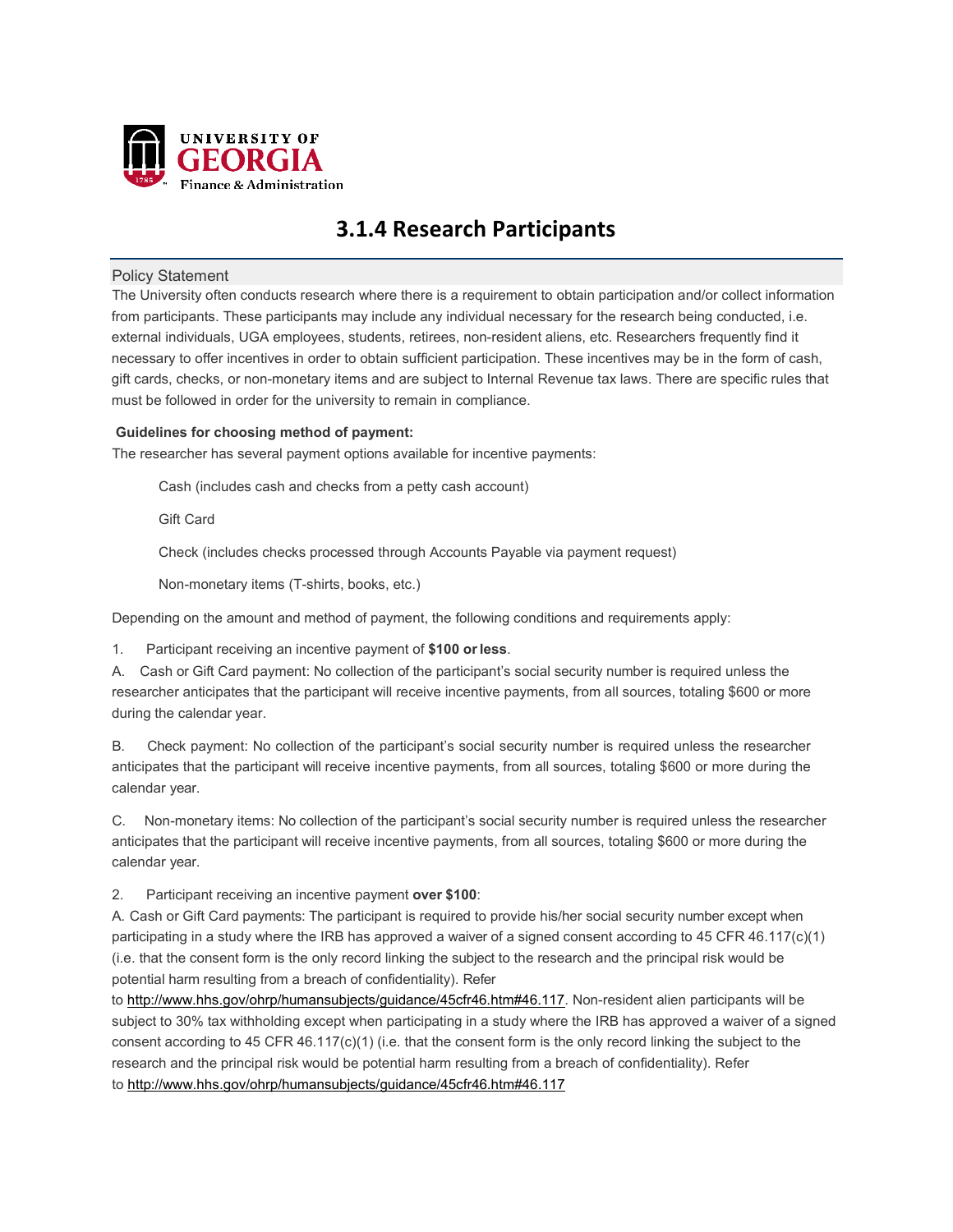B. Check payment: The participant is required to provide his/her social security number except when participating in a study where the IRB has approved a waiver of signed consent according to 45 CFR 46.117(c)(1) (i.e. that the consent form is the only record linking the subject to the research and the principal risk would be potential harm resulting from a breach of confidentiality). Refer

to [http://www.hhs.gov/ohrp/humansubjects/guidance/45cfr46.htm#46.117. N](http://www.hhs.gov/ohrp/humansubjects/guidance/45cfr46.htm#46.117Non-resident)on-resident alien participants will be subject to 30% tax withholding unless they are participating in a study with the IRB has approved a waiver of signed consent according to 45 CFR 46.117(c)(1) (i.e. that the consent form is the only record linking the subject to the research and the principal risk would be potential harm resulting from a breach of confidentiality). Refer

## to<http://www.hhs.gov/ohrp/humansubjects/guidance/45cfr46.htm#46.117>

C. Non-monetary items: The participant is required to provide his/her social security number except when participating in a study where the IRB has approved a waiver of signed consent according to 45 CFR 46.117(c)(1) (i.e. that the consent form is the only record linking the subject to the research and the principal risk would be potential harm resulting from a breach of confidentiality). Refer

to [http://www.hhs.gov/ohrp/humansubjects/guidance/45cfr46.htm#46.1173. I](http://www.hhs.gov/ohrp/humansubjects/guidance/45cfr46.htm%2346.1173)ncentive payments being paid from restricted (i.e., sponsored) accounts should be detailed in the sponsor approved budget. Contact the Sponsored Programs Post Award Accounting Division at 706-227-7222 for assistance.

#### Reason for policy

This policy was created to meet the needs of the research community, minimize administrative burden, and ensure compliance with federal and tax reporting requirements.

# Procedures

**Cash payments:**

Step 1: Establish a petty cash fund

Complete the Application for Research Participant Compensation Fund located at [http://www.busfin.uga.edu/forms/compensation\\_fund.pdf. Submit](http://www.busfin.uga.edu/forms/compensation_fund.pdf.Submit) the completed form to the Bursar's Office with a letter of explanation, signed by the department head/dean/director and the fund's custodian, regarding the purpose of the fund and an analysis justifying the dollar amount requested.

The petty cash custodian must follow the appropriate guidelines necessary for effective petty cash management. These guidelines include but are not limited to the following:

A. establishing a bank account from which you can obtain cash or write checks to provide payments according to the petty cash policy

B. providing a written reconciliation of the fund to Bursar and Treasury Services periodically and at the end of the study;

C. ensuring the safety and security of thefund;

D. holding the fund account separately from all other accounts and not commingling personal funds with the petty cash funds;

E. ensuring that expenditures from the fund comply with all legal and regulatory requirements, and university policies; and

F. promptly cooperating with the Internal Auditing Division during periodic physical audits.

Step 2: Disburse and record cash payments

There should be a dated, chronological record of the original entry for each individual payment. Any method is acceptable for payments of \$100 or less, as long as an audit trail is maintained. Examples include receipt forms or a cash journal/log.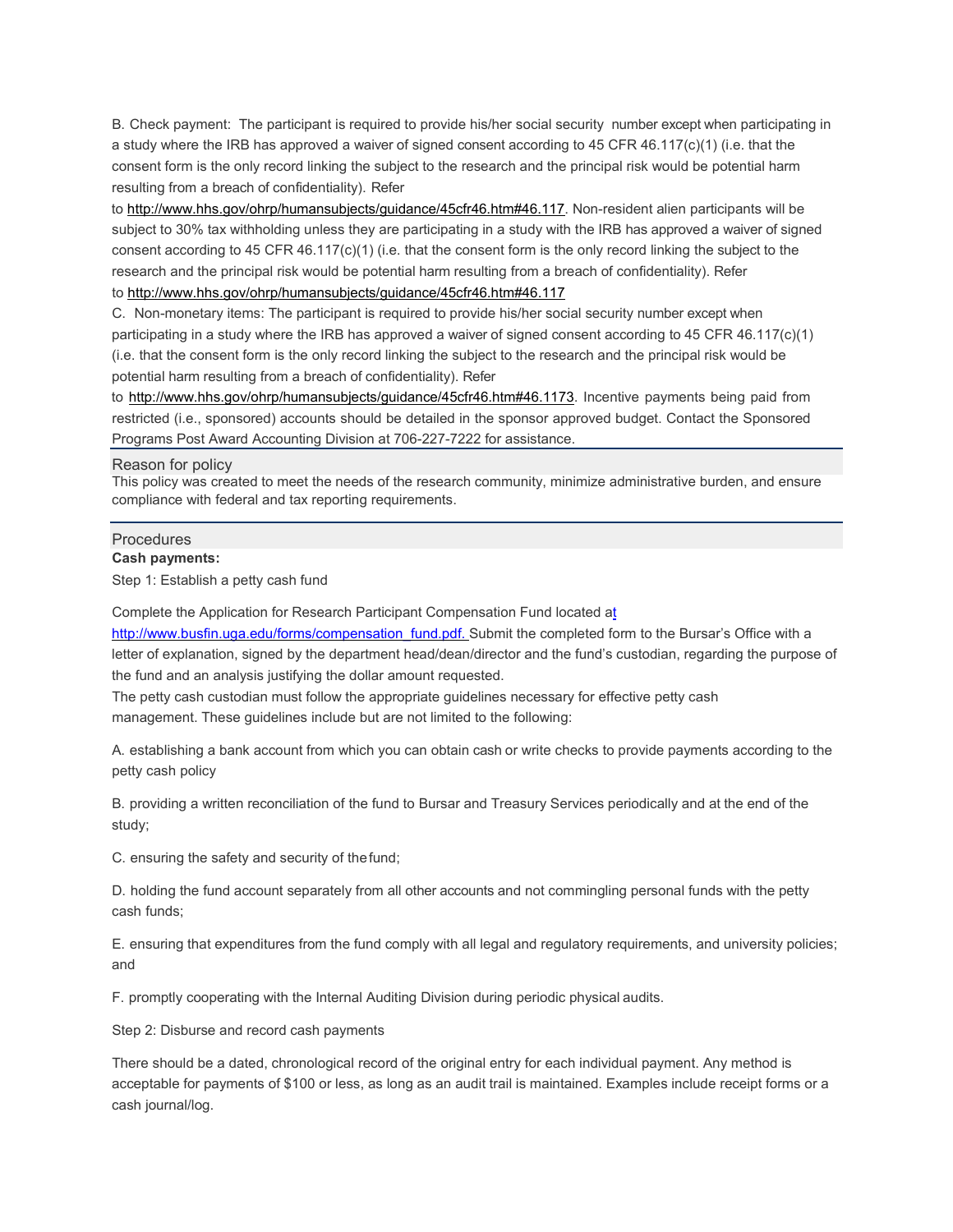For incentive payments of \$100 **or less**, a log may be used with a minimum of the participant name **or** identifying number, amount of incentive received, and the participant's signature **or** check mark (no signature). If no participant signatures are obtained, the Principal Investigator must sign the log as documentation that the payments were disbursed. An example log form may be found at:

#### [http://www.busfin.uga.edu/forms/Log\\_ResearchParticipantPayment.pdf](http://www.busfin.uga.edu/forms/Log_ResearchParticipantPayment.pdf)

In lieu of the log form, the following receipt form may also be used for recording the payment of \$100 or less:

#### [http://www.busfin.uga.edu/forms/Research\\_Participant\\_Receipt\\_under.pdf](http://www.busfin.uga.edu/forms/Research_Participant_Receipt_under.pdf)

For incentive payments **over** \$100, the following receipt form **must** be completed:

#### [http://www.busfin.uga.edu/forms/Research\\_Participant\\_Receipt\\_over.pdf](http://www.busfin.uga.edu/forms/Research_Participant_Receipt_over.pdf)

Step 3: Reimburse petty cash

Reconcile the petty cash account and attach log or appropriate receipt to a payment request and forward to the Accounts Payable department for processing.

For additional information, refer to th[e Petty Cash and Change Funds Policy a](http://www.policies.uga.edu/FA/nodes/view/846/Petty-Cash-and-Change-Funds)nd the [Petty Cash and Cash Purchases](http://www.policies.uga.edu/FA/nodes/view/1054/Petty-Cash) [procedure.](http://www.policies.uga.edu/FA/nodes/view/1054/Petty-Cash)

#### **Gift card payments:**

Step 1: Establish a petty cash fund

Complete the Application for Research Participant Compensation Fund located at [http://www.busfin.uga.edu/forms/compensation\\_fund.pdf](http://www.busfin.uga.edu/forms/compensation_fund.pdf) to obtain gift cards. Submit the completed form to the Bursar's Office with a letter of explanation, signed by the department head/dean/director and the fund's custodian, regarding the purpose of the fund and an analysis justifying the dollar amount requested. WalMart gift cards are available through Bursar and Treasury Services. Allow 4 months to obtain gift cards from other vendors.

The petty cash custodian must follow the appropriate guidelines necessary for effective petty cash management. These guidelines include but are not limited to the following:

A. establishing a bank account from which you can obtain cash or write checks to provide payments according to the petty cash policy

B. providing a written reconciliation of the fund to Bursar and Treasury Services periodically and at the end of the study;

C. ensuring the safety and security of the fund;

D. holding the fund account separately from all other accounts and not commingling personal funds with the petty cash funds;

E. ensuring that expenditures from the fund comply with all legal and regulatory requirements, and university policies; and

F. promptly cooperating with the Internal Auditing Division during periodic physical audits.

Step 2: Disburse and record gift card distributions

There should be a dated, chronological record of the original entry for each individual payment. Any method is acceptable for payments of \$100 or less, as long as an audit trail is maintained. Examples include receipt forms or a gift card journal/log.

For incentive payments of \$100 **or less**, a log may be used with a minimum of the participant name **or** identifying number, amount of incentive received, and the participant's signature **or** check mark (no signature). If no participant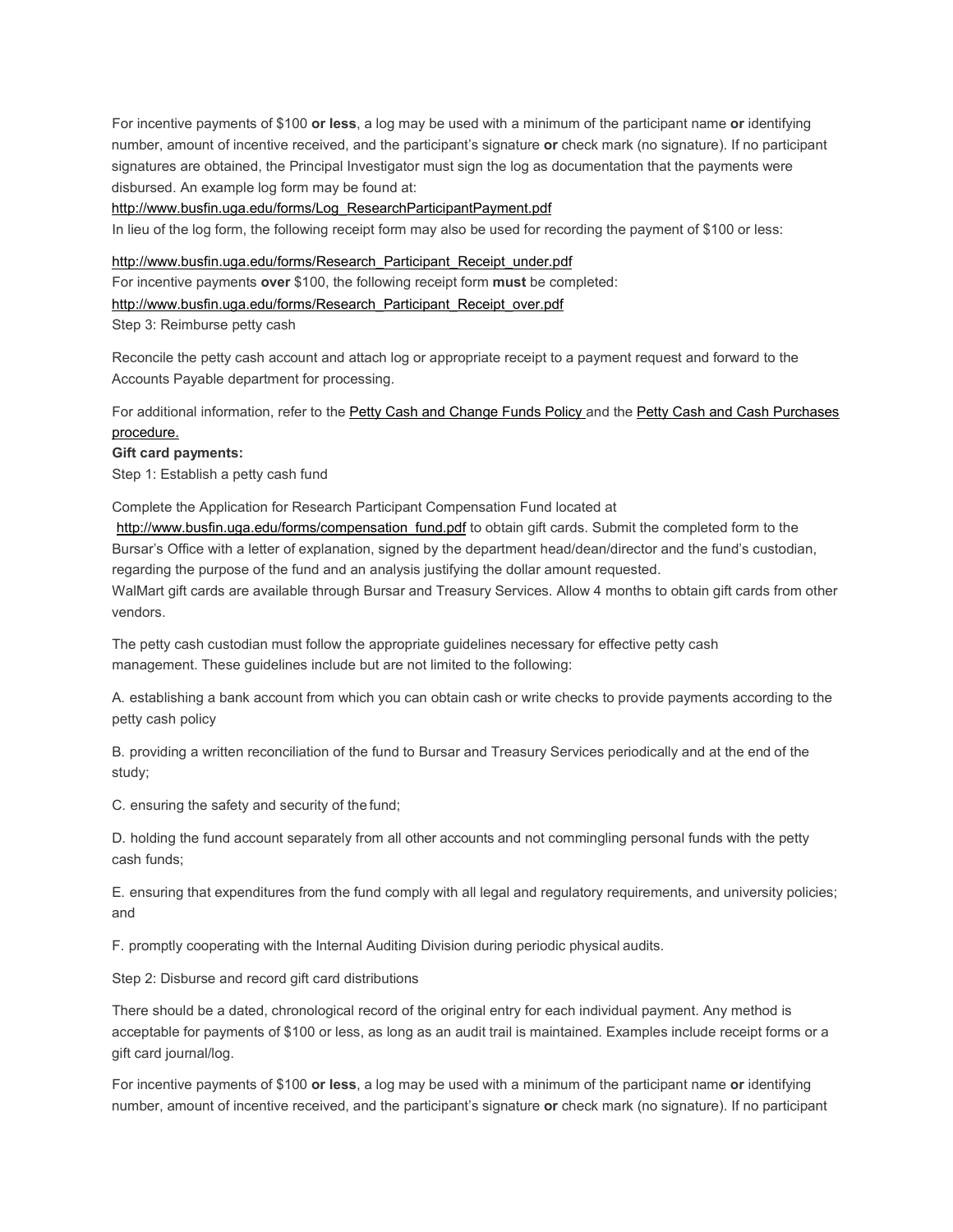signatures are obtained, the Principal Investigator must sign the log as documentation that the payments were disbursed. An example log form may be found at:

#### [http://www.busfin.uga.edu/forms/Log\\_ResearchParticipantPayment.pdf](http://www.busfin.uga.edu/forms/Log_ResearchParticipantPayment.pdf)

In lieu of the log form, the following receipt form may also be used for recording the payment of \$100 or less:

#### [http://www.busfin.uga.edu/forms/Research\\_Participant\\_Receipt\\_under.pdf](http://www.busfin.uga.edu/forms/Research_Participant_Receipt_under.pdf)

For incentive payments **over** \$100, the following receipt form must be completed:

[http://www.busfin.uga.edu/forms/Research\\_Participant\\_Receipt\\_over.pdf](http://www.busfin.uga.edu/forms/Research_Participant_Receipt_over.pdf)

Step 3: Reimburse petty cash

Reconcile the petty cash account and attach log or receipt to the petty cash voucher for reimbursement and forward to the Bursar's Office.

For additional information, refer to th[e Petty Cash and Change Funds p](http://www.policies.uga.edu/FA/nodes/view/846/Petty-Cash-and-Change-Funds)olicy and the [Petty Cash and Cash Purchases](http://www.policies.uga.edu/FA/nodes/view/1054/Petty-Cash) [procedure.](http://www.policies.uga.edu/FA/nodes/view/1054/Petty-Cash)

If additional assistance is needed, contact Bursar and Treasury Services at 706-542-1625.

#### **Check payments:**

There are two methods you may use to make a research participant's incentive payment by check. The first method is through a check written from a petty cash account (the procedures for issuing a check via this method are outlined in item 1: Cash Payments above). The second method is to initiate a payment request through the Accounts Payable Department. When creating the payment request, please attach the Research Participant Receipt form as supporting documentation and forward the request to Accounts Payable.

#### **Non-monetary items:**

Non-monetary items (T-shirts, books, etc.) are acquired by the research unit. Regardless of the method by which the research unit obtains non-monetary items for use as incentive payments to research participants, these items are considered payments and must be tracked. Likewise, reasonable measures must be in place to safeguard and secure the non-monetary items.

Step 1: Obtain non-monetary items

Non-monetary items may be obtained either through a petty cash account or purchase order. The procedures for establishing and using a petty cash account are the same as Step 1 under Item 1: Cash Payments above. The procedures for purchase orders may be found at the Procurement Division websit[e](http://www.busfin.uga.edu/procurement/proentry.html) [http://www.busfin.uga.edu/procurement/proentry.html.](http://www.busfin.uga.edu/procurement/proentry.html)

Step 2: Disburse and record non-monetary gift distributions

There should be a dated, chronological record of the original entry for each individual payment of a non-monetary item. Any method is acceptable for such payments valued at \$100 or less, as long as an audit trail is maintained. Examples include receipt forms or a journal/log.

For incentive payments valued at \$100 **or less**, a log may be used with a minimum of the participant name **or** identifying number, amount of incentive received, and the participant's signature **or** check mark (no signature). If no participant signatures are obtained, the Principal Investigator must sign the log as documentation that the payments were disbursed (i.e., non-monetary items were distributed). An example log form may be found at: [http://www.busfin.uga.edu/forms/Log\\_ResearchParticipantPayment.pdf](http://www.busfin.uga.edu/forms/Log_ResearchParticipantPayment.pdf)

In lieu of the log form, the following receipt form may also be used for recording the payment of \$100 or less:

#### [http://www.busfin.uga.edu/forms/Research\\_Participant\\_Receipt\\_under.pdf](http://www.busfin.uga.edu/forms/Research_Participant_Receipt_under.pdf)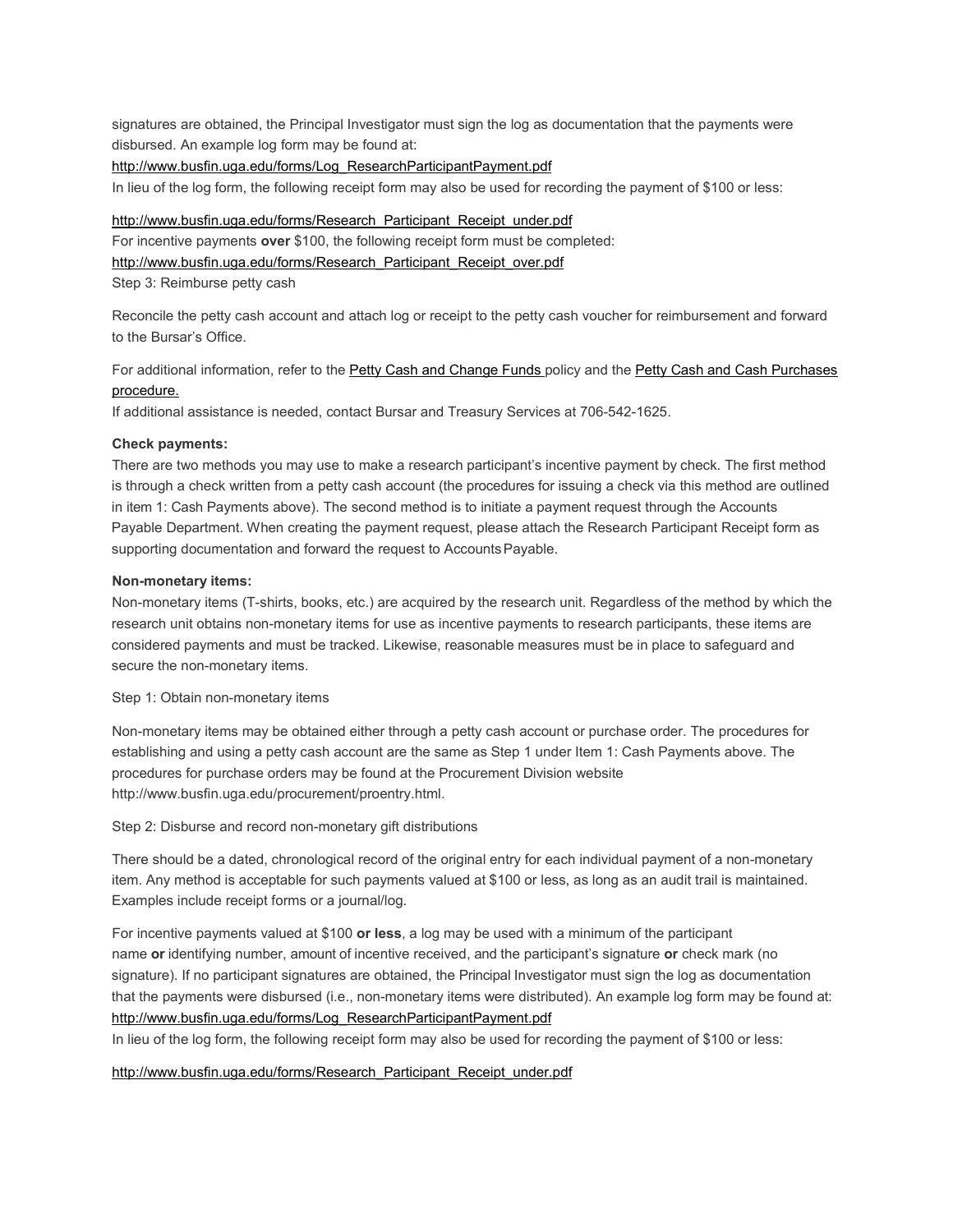For incentive payments valued **over** \$100, the following receipt form must be completed: [http://www.busfin.uga.edu/forms/Research\\_Participant\\_Receipt\\_over.pdf](http://www.busfin.uga.edu/forms/Research_Participant_Receipt_over.pdf) Step 3: Reconcile appropriate accounts

Reconcile account(s) from which non-monetary items were obtained. If paid by a petty cash account, attach purchase receipt and disbursement log/receipt to a payment request and forward to Accounts Payable. If paid by purchase order, retain log/receipt until the participant total incentive exceeds \$600 for the calendar year. These receipts should be then forwarded to Accounts Payable for IRS tax reporting.

For additional information, refer to the [Petty Cash and Change Funds policy a](http://www.policies.uga.edu/FA/nodes/view/846/Petty-Cash-and-Change-Funds)nd the [Petty Cash and Cash Purchases](http://www.policies.uga.edu/FA/nodes/view/1054/Petty-Cash) [procedure](http://www.policies.uga.edu/FA/nodes/view/1054/Petty-Cash) and the Procurement Department Procedure at [http://www.busfin.uga.edu/procurement/proentry.html.](http://www.busfin.uga.edu/procurement/proentry.html) If additional assistance is needed, contact Bursar and Treasury Services at 706-542-1625 regarding petty cash and the Procurement Department at 706-542-7066 regarding purchase orders.

Forms/Instructions [Application for Research Participant Compensation Fund](http://www.busfin.uga.edu/forms/compensation_fund.pdf) [Cash/Payment Log Form](http://www.busfin.uga.edu/forms/Log_ResearchParticipantPayment.pdf) [Research Participant Receipt for payments of \\$100 or less](http://www.busfin.uga.edu/forms/Research_Participant_Receipt_under.pdf) [Research Participant Receipt for payments over \\$100](http://www.busfin.uga.edu/forms/Research_Participant_Receipt_over.pdf)

Additional contacts

Debra Chitwood, Bursar and Treasury Services 706-542-6147 Sponsored Programs Post Award Accounting 706-227-7222 Procurement Office 706-542-7066

**Responsibilities Responsible University Senior Administrator:** Vice President for Finance & Administration **Responsible University Administrator:** Associate Vice President for Finance Division **Policy Owner:** [Accounts](mailto:actpay@uga.edu) Payable **Policy Contact:** [Stacy Minee](mailto:Stacy.Mclaine@uga.edu) **Phone Number: (**706) 542-2786

Research Grant Records Number 0472-09-006 Record Retention

These records relate to funded research grant proposals and research activity associated with grant funded projects. Examples of records include: supporting statistics, demographic data, draft proposals, suggested revisions, final proposals, forms, protocols, applications, research/activity reports, progress reports, and summary reports. Retention: Final research report is permanent. All other records: 7 years after the end of the grant period.

Accounting Records

Number 0472-03-001

This series includes bank statements, purchase requests, purchase orders, requisitions, financial reports, accounts payable and receivable records, write-off records, discrepancy, payment schedules, operating statements, year-end projections, reconciliation and expenditure reports, cancelled checks, check stubs, moving expense records, cost accounting reports, refund/disbursement request records, returned checks, deposit slips, travel records, credit voucher requisition records, cash balances and reconciliations, sales and cash reconciliation records, journal entries, outstanding obligations, refund/disbursement requests, receipts and invoices. Retention: Monthly and quarterly reports: 1 year. All other records: 5 years.